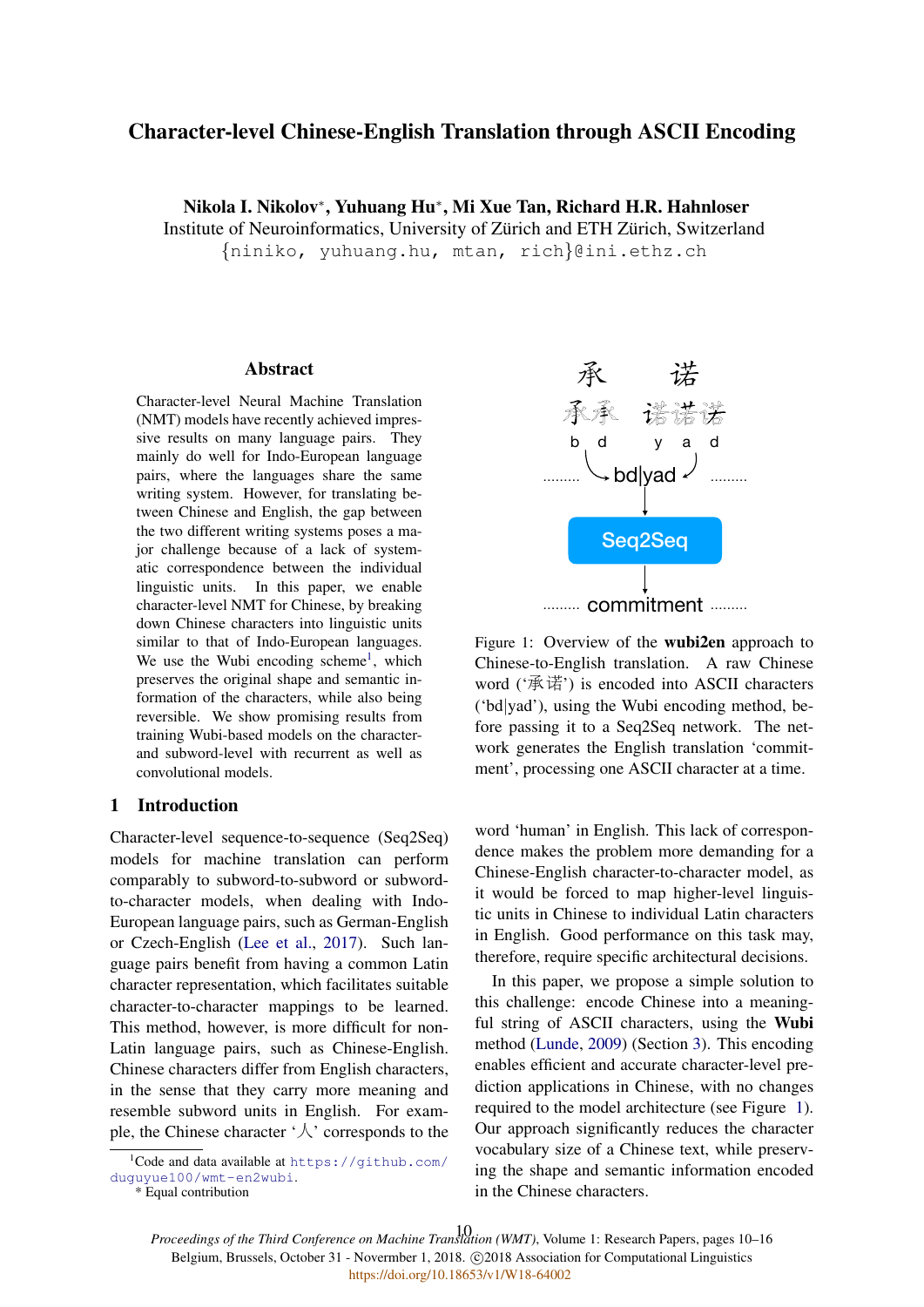We demonstrate the utility of the Wubi encoding on subword- and character-level Chinese NMT, comparing the performance of systems trained on Wubi vs. raw Chinese characters (Section 4). We test three types of Seq2Seq models: recurrent (Cho et al., 2014) convolutional (Gehring et al., 2017) as well as hybrid (Lee et al., 2017). Our results demonstrate the utility of Wubi as a preprocessing step for Chinese translation tasks, showing promising performance.

#### 2 Background

#### 2.1 Sequence-to-sequence models for NMT

Neural networks with Encoder-Decoder architectures have recently achieved impressive performance on many language pairs in Machine Translation, such as English-German and English-French (Wu et al., 2016). Recurrent Neural Networks (RNNs) (Cho et al., 2014) process and *encode* the input sequentially, mapping each word onto a vector representation of fixed dimensionality. The representations are used to condition a *decoder* RNN which generates the output sequence.

Recent studies have shown that Convolutional Neural Networks (CNNs) (LeCun et al., 1998) can perform better on Seq2Seq tasks than RNNs (Gehring et al., 2017; Chen and Wu, 2017; Kalchbrenner et al., 2016). CNNs enable simultaneous computations which are more efficient especially using parallel GPU hardware. Successive layers in CNN models have an increasing receptive field for modeling long-term dependencies in candidate languages.

#### 2.2 Chinese-English translation

Recent large-scale benchmarks of RNN encoderdecoder models (Wu et al., 2016; Junczys-Dowmunt et al., 2016) have shown that translation pairs involving Chinese are among the most challenging for NMT systems. For instance, in Wu et al. (2016) an NMT system trained on English-to-Chinese had the least relative improvement across five other language pairs, measured over the performance of a phrase-based machine translation baseline.

While it is known that the quality of a Chinese translation system can be significantly impacted by the choice of word segmentation (Wang et al., 2015), there has been little work on improving the representation medium for Chinese translation. Wang et al. (2017) perform an empirical comparison on various translation granularities for the Chinese-English task. They find that adding additional information about the segmentation of the Chinese characters, such as marking the start and the end of each word, leads to improved performance over raw character or word translation.

The work that is most related to ours is (Du and Way, 2017), in which they use  $Pinyin<sup>2</sup>$  to romanize raw Chinese characters based on their pronunciation. This method, however, adds ambiguity to the data, because many Chinese characters share the same pronunciation.

## 3 Encoding Chinese characters with Wubi

Wubi (Lunde, 2009) is a shape-based encoding method for inputting Chinese characters on a computer QWERTY keyboard. The encoding is based on the structure of the characters rather than on their pronunciation. Using the method, each raw Chinese character (e.g., " $\mathbb{R}$ ") can be efficiently mapped to a unique sequence of 1 to 5 ASCII characters (e.g., "ymc"). This feature greatly reduces the ambiguity brought by other phonetic input methods, such as Pinyin.

As an input method, Wubi uses 25 key caps from the QWERTY keyboard, where each key cap is assigned to five categories based on the character's first stroke (when written by hand). Each of the key caps is associated with different character roots. A Chinese character is broken down into its character roots, and a corresponding QW-ERTY association of the character roots is used to encode a word. For example, the Wubi encoding of '哈' is 'kwgk', and the character roots of this word are  $\Box(k)$ ,  $\Diamond(w)$ ,  $\Xi(g)$  and  $\Box(k)$ . To create a one-to-one mapping of every Chinese character to a Wubi encoding during translation, we append numbers to the encodings, whenever one code maps to multiple Chinese characters.

Table 1: Examples of Wubi words and the corresponding Chinese words

| xyna0 ymc  |
|------------|
| wc aw mf u |
| yh ga      |
|            |

Applying Wubi significantly reduces the

<sup>&</sup>lt;sup>2</sup>The official romanization system for Standard Chinese in mainland China.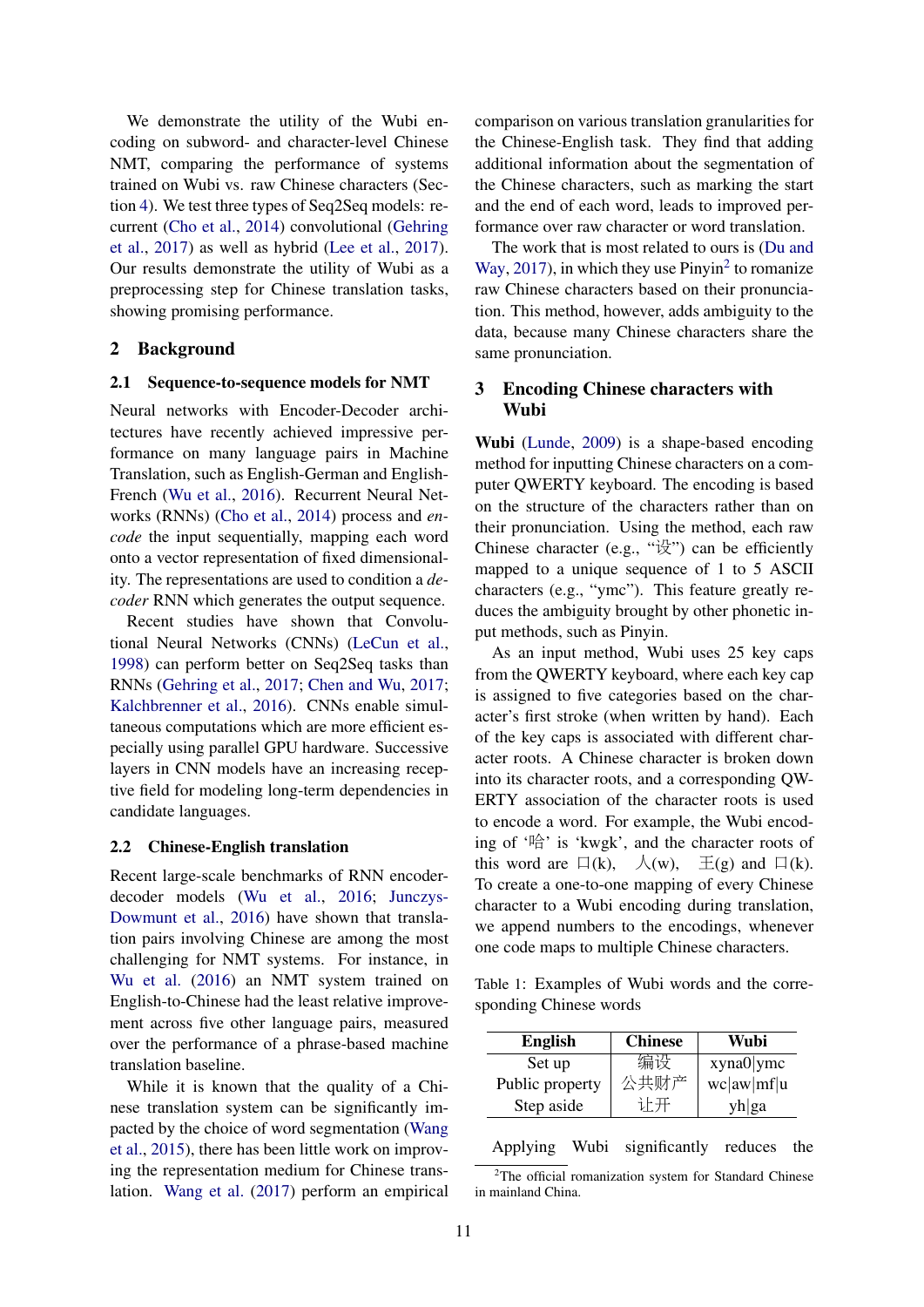character-level vocabulary size of a Chinese text (from > 5, 000 commonly used Chinese characters, to  $128$  ASCII characters<sup>3</sup>), while preserving its shape and semantic information. Table 1 contains examples of Wubi, along with the corresponding words in Chinese and English.

### 4 Results

### 4.1 Dataset

In this work, we use a subset of the English and Chinese parts of the United Nations Parallel Corpus (Ziemski et al., 2016). We choose the UN corpus because of its high-quality, man-made translations. The dataset is sufficient for our purpose: our aim here is not to reach state-of-the-art performance on Chinese-English translation, but to demonstrate the potential of the Wubi encoding on the character level.

We preprocess the UN dataset with the MOSES tokenizer<sup>4</sup>, and use Jieba<sup>5</sup> to segment the Chinese sentence into words, following which we encode the texts into Wubi. We use the '|' character as a subword separator for Wubi, in order to ensure that the mapping from Chinese to Wubi is unique. We also convert all Chinese punctuation marks (e.g.  $\cdot \cdot \cdot \cdot \cdot$   $\langle \rangle$   $\cdot$  from UTF-8 to ASCII (e.g.  $\cdot$ , < >  $\cdot$ ) because they share similar linguistic roles to English punctuations. This conversion additionally decreases the size of the Wubi character vocabulary.

Our final dataset contains 2.1M sentence pairs for training, and 55k pairs for validation and testing respectively (Table 2 contains additional statistics). Note that our procedures are entirely reversible.

Table 2: Statistics of our dataset (mean and standard deviation).

|              | <b>English</b> | Wubi            | <b>Chinese</b>  |  |
|--------------|----------------|-----------------|-----------------|--|
| words        | $25.8 + 11.0$  | $22.9 \pm 10.0$ | $22.9 \pm 10.0$ |  |
| per sentence |                |                 |                 |  |
| characters   | $4.9 + 3.3$    | $4.6 + 3.3$     | $1.8 \pm 0.83$  |  |
| per word     |                |                 |                 |  |
| characters   | $152.3 + 67.9$ | $127.1 + 56.5$  | $63.5 + 27.6$   |  |
| per sentence |                |                 |                 |  |

To investigate the utility of the Wubi encoding, we compare the performance of NMT models on four training pairs: raw Chinese-to-English (*cn2en*) versus Wubi-to-English (*wubi2en*); English-to-raw Chinese (*en2cn*) versus Englishto-Wubi (*en2wubi*). For each pair, we investigate three levels of sequence granularity: wordlevel, subword-level, and character-level. The word-level operates on individual English words (*e.g.* walk) and either raw-Chinese words (*e.g.* 编  $\mathcal{L}(\mathcal{L})$  or Wubi words (*e.g.* sh|wy). We limit all wordlevel vocabularies to the 50k most frequent words for each language. The subword-level is produced using the byte pair encoding (BPE) scheme (Sennrich et al., 2016), capping the vocabulary size at 10k for each language. The character-level operates on individual raw-Chinese characters (e.g. '重'), or individual ASCII characters.

#### 4.2 Model descriptions and training details

Our models are summarized in Table 3, including the number of parameters and vocabulary sizes used for each pair. For the subword- and wordlevel experiments, we use two systems<sup>6</sup>. The first, *LSTM*, is an LSTM Seq2Seq model (Cho et al., 2014) with an attention mechanism (Bahdanau et al., 2015). We use a single layer of 512 hidden units for the encoder and decoder, and set 512 as the embedding dimensionality. The second system, *FConv*, is a smaller version of the convolutional Seq2Seq model with an attention mechanism from (Gehring et al., 2017). We use word embeddings with dimension 256 for this model. The encoder and the decoder of *FConv* have the same convolutional architecture which consists of 4 convolution layers for the encoder and 3 for the decoder, each layer having filters with dimension 256 and size 3.

For all character-level experiments, we use the fully-character level model, *char2char* from (Lee et al., 2017) 7 . The encoder of this model consists of 8 convolutional layers with max pooling, which produce intermediate representations of segments of the input characters. Following this, a 4-layer highway network (Srivastava et al., 2015) is applied, as well as a single-layer recurrent network with gated recurrent units (GRUs) (Cho et al., 2014). The decoder consists of an attention mechanism and a two-layer GRU, which predicts the output one character at a time. The character embedding dimensionality is 128 for the encoder and

<sup>&</sup>lt;sup>3</sup>302 ASCII and special characters such as non-ASCII symbols used in the experiments, see Section 4.

<sup>4</sup>https://github.com/moses-smt

<sup>5</sup>https://github.com/fxsjy/jieba

 $^6$ We use the fairseq library https://github. com/pytorch/fairseq.

<sup>7</sup>https://github.com/nyu-dl/dl4mt-c2c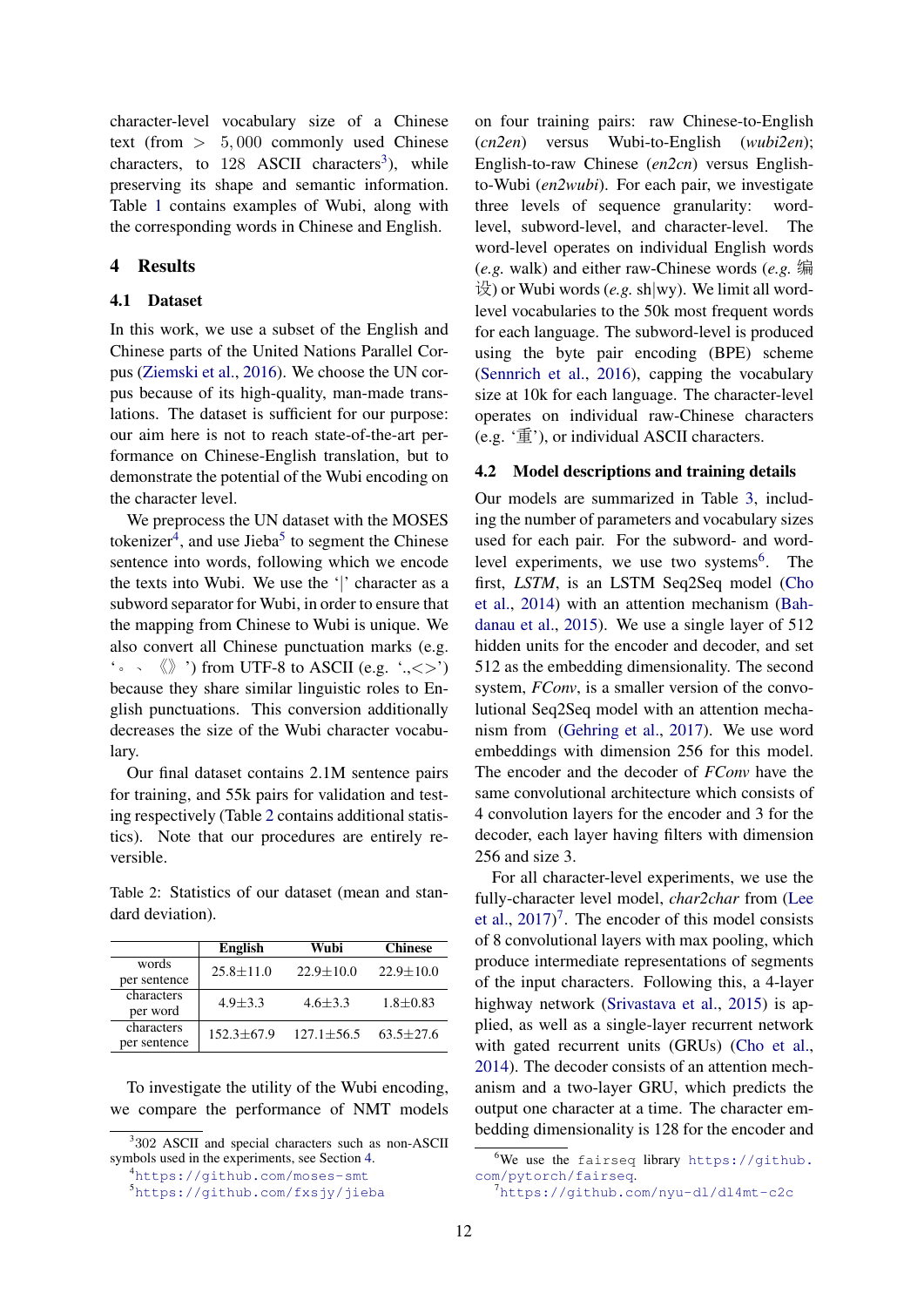Table 3: Model and vocabulary sizes used in our experiments. In brackets, we include the number of embedding parameters for a model (left), or the percentage of vocabulary coverage of the dataset (right).

|           | No. of model parameters (Embedding) |              |             |              | Vocab Size (% coverage of dataset) |             |
|-----------|-------------------------------------|--------------|-------------|--------------|------------------------------------|-------------|
| level     | char2char                           | <b>FConv</b> | LSTM.       | EN           | Wubi                               | CΝ          |
| word      | $\overline{\phantom{0}}$            | 42M (25M)    | 83M (51M)   | 50k (99.7%)  | 50k $(99.5\%)$                     | 50k (99.5%) |
| subword   |                                     | 11M (5.1M)   | 22M (10.6M) | $10k(100\%)$ | $10k(100\%)$                       | 10k(98.7%)  |
| character | $69-74M (0.21M-2.81M)$              |              |             | $302(100\%)$ | 302 $(100\%)$                      | 5183 (100%) |

†: 0.21M for wb2en/en2wb (69M in total); 0.77M for cn2en (70M) and 2.81M for en2cn (74M), due to a larger size of the decoder embedding.

|                   | character | subword       |             |              | word        |
|-------------------|-----------|---------------|-------------|--------------|-------------|
|                   | char2char | <b>FC</b> onv | <b>LSTM</b> | <b>FConv</b> | <b>LSTM</b> |
| wubi2en           | 40.55     | 38.20         | 43.06       | 39.53        | 43.36       |
| cn2en             | 39.60     | 38.20         | 43.03       | 39.64        | 43.67       |
| en2wubi           | 36.78     | 36.04         | 39.03       | 36.98        | 39.69       |
| $en2cn^{\dagger}$ | 36.13     | 35.41         | 38.64       | 37.25        | 39.59       |

Table 4: BLEU test scores on the UN dataset.

†: We convert these translations to Wubi before computing BLEU to ensure a consistent comparison.

512 for the decoder, whereas the number of hidden units is 512 for the encoder and 1024 for the decoder.

We train all models for 25 epochs using the Adam optimizer (Kingma and Ba, 2014). We used four NVIDIA Titan X GPUs for conducting the experiments, and use beam search with beam size of 20 to generate all final outputs.

### 4.3 Quantitative evaluation

In Table 4, we present the BLEU scores for all the previously described experiments. Before computing BLEU, we convert all Chinese outputs to Wubi to ensure a consistent comparison. This conversion has a one-to-one mapping between Chinese and Wubi, whereas, in the reverse direction, ill-formed Wubi output on the character-level might not be reversible to Chinese.

On the word-level, the Wubi-based models achieve comparable results to their counterparts in Chinese, in both translation directions. *LSTM* significantly outperforms *FConv* across all experiments here, most likely due to its much larger size (see Table 3).

On the subword-level, we observe a slight increase of about 0.5 BLEU when translating from English to Wubi instead of raw Chinese. This increase is most likely due to the difference in the BPE vocabularies: while the English and Wubi BPE rules that were learned cover 100% of the dataset, for Chinese this is 98.7% - the remaining

1.3% had to be replaced by the *unk* symbol under our vocabulary constraints. While the models were capable of compensating for this gap when translating to English, in the reverse direction it resulted in a loss of performance. This highlights one benefit of Wubi on the subword-level: the Latin encoding seems to give a greater flexibility for extracting suitable BPE rules. It would be interesting to repeat this comparison using much larger datasets and larger BPE vocabularies.

Character-level translation is more difficult than word-level, since the models are expected to not only predict sentence-level semantics, but also to generate the correct spelling of each word. Our *char2char* Wubi models outperformed the raw Chinese models with 0.95 BLEU points when translating to English, and 0.65 BLEU when translating from English. The differences are statistically significant ( $p = 0.001$  and  $p = 0.034$  respectively) according to bootstrap resampling (Koehn, 2004) with 1500 samples. The results demonstrate the advantage of Wubi on the characterlevel, which outperforms raw Chinese even though it has fewer parameters dedicated for character embeddings (Table 3) and that it has to deal with substantially longer input or output sequences (see Table 2).

In Figure 2, we plot the sentence-level BLEU scores obtained by the *char2char* models on our test set, with respect to the length of the input sentences. When translating from Chinese to En-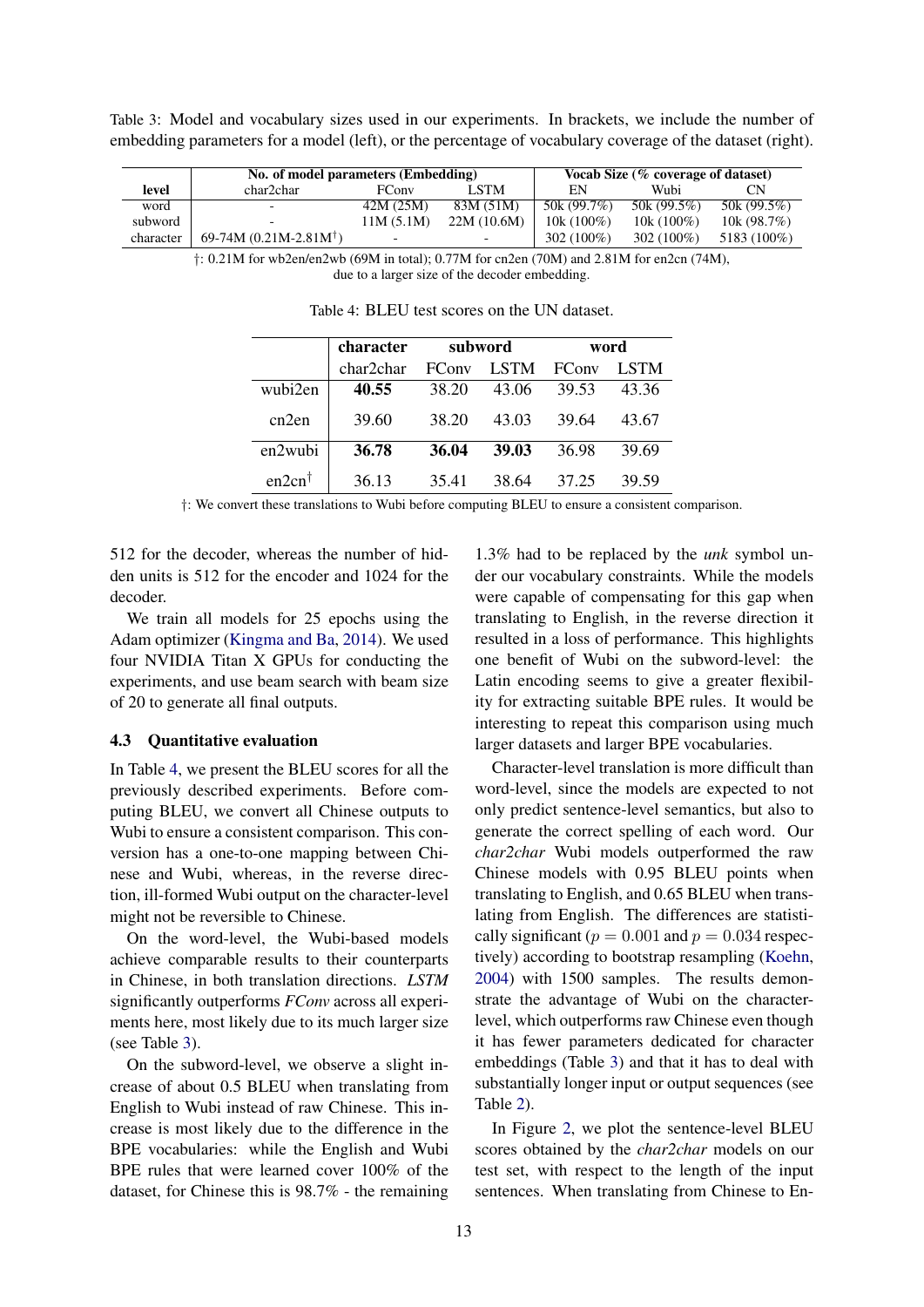

Figure 2: Sentence-level BLEU scores obtained by the character-level *char2char* models on our test dataset, plotted with respect to the word length of the source sentences.

glish (Figure 2a) the Wubi-based model consistently outperforms the raw Chinese model, for all input lengths. Interestingly, the gap between the two systems increases for longer Chinese inputs of over 20 words, indicating that Wubi is more robust for such examples. This result could be explained by the fact that the encoder of the *char2char* model is more suitable for modeling languages with a higher level of granularity such as English and German. When translating from English to Chinese (Figure 2b) Wubi still has a small edge, however in this case we see the reverse trend: it performs much better on shorter sentences up to 12 English words. Perhaps, the increased granularity of the output sequence led to an advantage during decoding using beam search.

Interestingly, all the *char2char* models use only a tiny fraction of their parameters as embeddings, due to the much smaller size of their vocabularies. The best-performing LSTM word-level model has the majority of its parameters, 61% or over 50M, dedicated to word embeddings. For the Wubibased character-level models, the number is only 0.3% or 0.21M. There is even a significant difference between Wubi and Chinese on the characterlevel, for example, *en2wb* has 12 times fewer embedding parameters than *en2cn*. Thus, although *char2char* performed worse than *LSTM* in our experiments, these results highlight the potential of character-level prediction for developing compact yet performant translation systems, for Latin as well as non-Latin languages.

#### 4.4 Qualitative evaluation

In Table 5, we present four examples from our test dataset that cover short as well as long sentences.

We also include the translations produced by the character-level *char2char* systems, which is the main focus of this paper. Full examples from the additional systems are available in the supplementary material.

In the first example, which is a short sentence resembling the headline of a document, both the *wubi2en* and cn2en models produced correct translations. When translating from English to Chinese, however, the *en2wubi* produced the word '与' (highlighted in red) which more correctly matches the ground truth text. In contrast, the en2cn model produced the synonym '和'. In the second example, the *en2wubi* output completely matches the ground truth and is superior to the *en2cn* output. The latter failed to correctly translate 'the' to '这次' (marked in green).

The *wubi2en* translation in the third example accurately translated the word 'believe' (marked in blue) and the full form of the abbreviation 'ldcs' – 'the least developed countries' (highlighted in green), whereas the *cn2en* chooses 'are convinced' and ignores 'ldcs' in its output sentence. Interestingly, although the ground truth text maps the word 'essential' (marked in red) to three Chinese words '至 <sup>为</sup> <sup>重</sup> <sup>要</sup>', both *en2wubi* and *en2cn* use only a single word to interpret it. Arguably, *en2wubi*'s translation '至关重要' is closer to the ground truth than *en2cn*'s translation '必不可少'.

The fourth example is more challenging. There, the English ground truth 'requested' (highlighted in blue) maps to two different parts of the Chinese ground truth '提出' (in blue) and '要求' (in green). This one-to-many mapping confuses both translation models. The *wubi2en* tries to match the Chinese text by translating '提出' into 'pro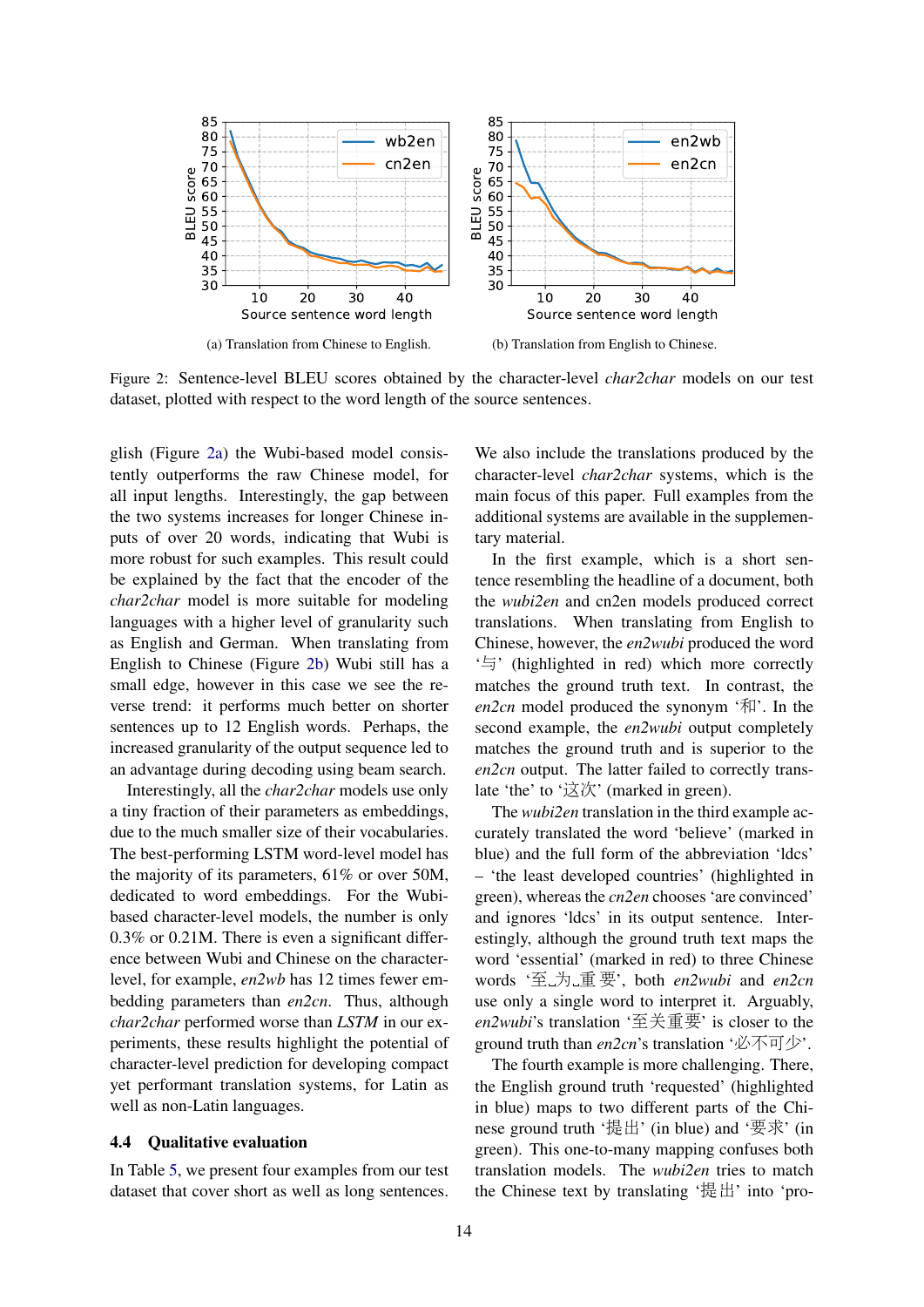Table 5: Four examples from our test dataset, along with system-generated translations produced by the *char2char* models. We converted the Wubi translations to raw Chinese. Translations of words with a similar meaning are marked with the same color.

|                | <b>Translation Type</b> | <b>Example 1</b>                                                                         |  |  |
|----------------|-------------------------|------------------------------------------------------------------------------------------|--|--|
| <b>English</b> | ground truth            | social and human rights questions                                                        |  |  |
| <b>Chinese</b> | ground truth            | 社会与人权问题                                                                                  |  |  |
| Wubi           | ground truth            | py wf gn w sc ukd0 jghm1                                                                 |  |  |
|                | wubi2en                 | social and human rights questions                                                        |  |  |
|                | cn2en                   | social and human rights questions                                                        |  |  |
|                | en2wubi                 | 社会 与 人权 问题                                                                               |  |  |
|                | en2cn                   | 社会 和 人权 问题                                                                               |  |  |
|                |                         | <b>Example 2</b>                                                                         |  |  |
| <b>English</b> | ground truth            | the informal consultations is open to all member states.                                 |  |  |
| <b>Chinese</b> | ground truth            | 所有会员国均可参加这次非正式协商。                                                                        |  |  |
| Wubi           | ground truth            | rn e wf km l fqu sk cd lk p uqw djd ghd0 aa fl um.                                       |  |  |
|                | wubi2en                 | this informal consultation may be open to all member states.                             |  |  |
|                | cn2en                   | the informal consultations will be open to all member states.                            |  |  |
|                | en2wubi                 | 所有会员国均可参加这次非正式协商。                                                                        |  |  |
|                | en2cn                   | 所有会员国均可进行非正式协商。                                                                          |  |  |
|                |                         | <b>Example 3</b>                                                                         |  |  |
| <b>English</b> | ground truth            | we believe that increased trade is essential for the growth and development of ldcs.     |  |  |
| <b>Chinese</b> | ground truth            | 增加贸易对最不发达国家的增长和发展至为重要。<br>我们相信,                                                          |  |  |
| Wubi           | ground truth            | q wu sh wy, fu lk qyv jqr cf jb i v dp l pe r fu ta t v nae gcf o tgj s.                 |  |  |
|                | wubi2en                 | we believe that increased trade is essential for the growth and development of the least |  |  |
|                |                         | developed countries.                                                                     |  |  |
|                | cn2en                   | we are convinced that increased trade growth and development is essential.               |  |  |
|                | en2wubi                 | 我们认为, 增加贸易对最不发达国家的增长和发展至关重要。                                                             |  |  |
|                | en2cn                   | 我们认为, 增加贸易对于最不发达国家的增长和发展来说是必不可少的。                                                        |  |  |
|                |                         | <b>Example 4</b>                                                                         |  |  |
| <b>English</b> | ground truth            | in some cases, additional posts were requested without explanation.                      |  |  |
| <b>Chinese</b> | ground truth            | 在某些情况中, 提出增加员额要求时, 并未作出说明。                                                               |  |  |
| Wubi           | ground truth            | d afs hxf nge ukq k, rj bm fu lk km ptkm0 s fiy jf, ua fii wt bm yu je.                  |  |  |
|                | wubi2en                 | in some cases, no indication was made when additional staffing requirements were pro-    |  |  |
|                |                         | posed.                                                                                   |  |  |
|                | cn2en                   | in some cases, there was no indication of the request for additional posts.              |  |  |
|                | en2wubi                 | 在有些情况下, 要求增加员额。                                                                          |  |  |
|                | en2cn                   | 在有些情况下还要求增设员额,但没有作出任何解释。                                                                 |  |  |

posed' and '要求' into 'requirements': this model may have been misled by the word '时' (can be translated to 'when'); the output contains an adverbial clause. While the *wubi2en* output is closer to the ground truth, the two have little overlap. For the English-to-Chinese task, the *en2cn* translation is better than the one produced by *en2wubi*: while *en2cn* successfully translated 'without explanation' (in red), the *en2wubi* model ignored this part of the sentence.

The Wubi-based models tend to produce slightly shorter translations for both directions (see Table 6). In overall, the Wubi-based outputs appear to be visibly better than the raw Chinesebased outputs, in both directions.

### 5 Conclusion

We demonstrated that an intermediate encoding step to ASCII characters is suitable for the character-level Chinese-English translation task,

Table 6: Word counts of the outputs of the *char2char* models (mean and standard deviation).

| Model | <b>Word Count</b> |
|-------|-------------------|
| wb2en | $25.01 \pm 10.95$ |
| cn2en | $25.80 \pm 11.72$ |
| en2wb | $21.61 + 9.68$    |
| en2cn | $22.19 \pm 10.11$ |

and can even lead to performance improvements. All of our models trained using the Wubi encoding achieve comparable or better performance to the baselines trained directly on raw Chinese. On the character-level, using Wubi yields BLEU improvements when translating both to and from English, despite the increased length of the input or output sequences, and the smaller number of embedding parameters used. Furthermore, there are also improvements on the subword-level, when translating from English.